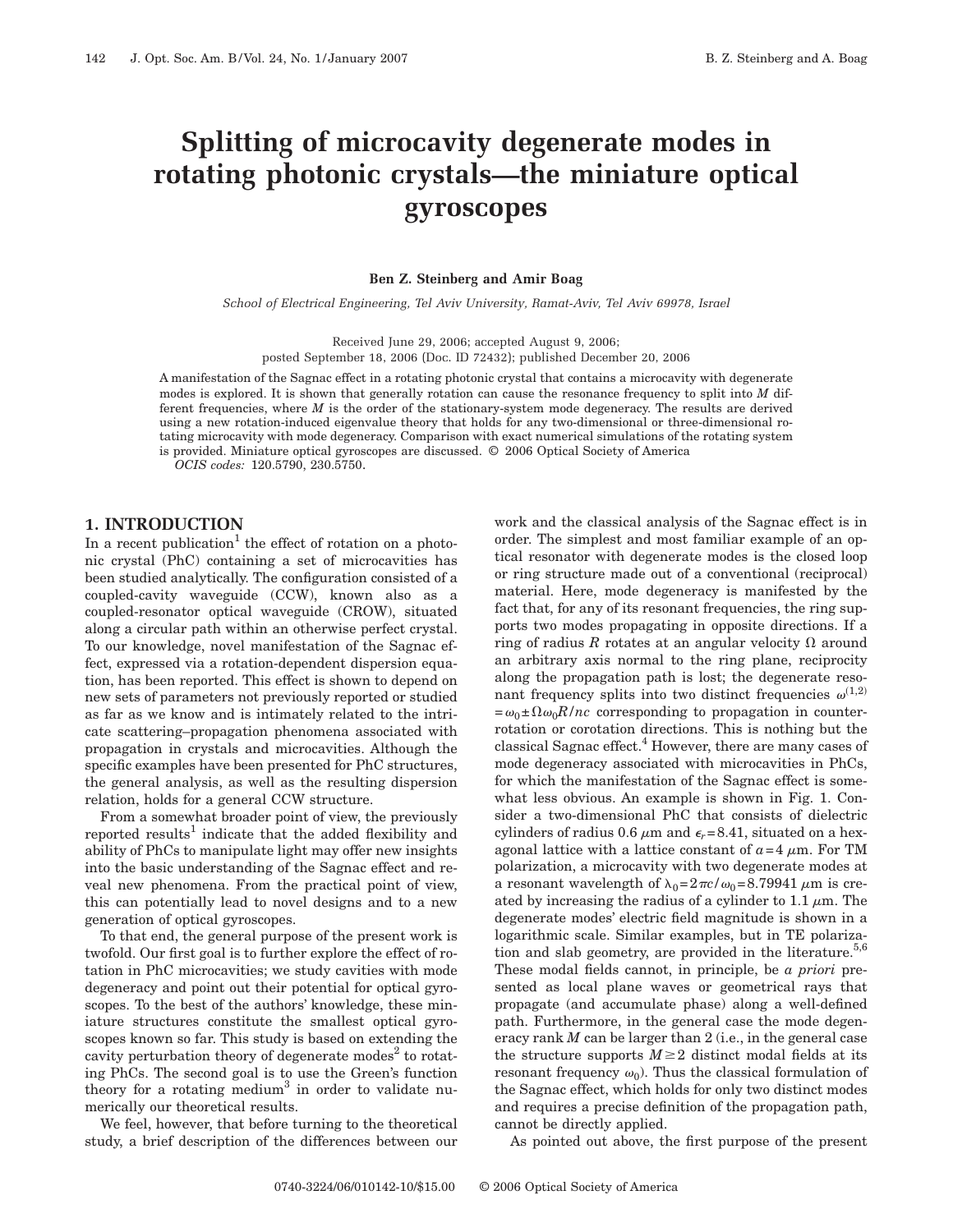

Fig. 1. (Color online) Electric field magnitudes on a decibel scale of a doubly degenerate TM microcavity  $(M=2)$ , in a twodimensional hexagonal photonic crystal (PhC). The crystal is made of dielectric cylinders, outlined by black circles. (a)  $\boldsymbol{E}^{(1)}_0$ . (b)  $E_0^{(2)}$ . These modes are nonorthogonal, and  $E_0^{(2)}$  is a  $\pi/3$ -rotated  $\text{replica of } \pmb{E}_0^{(1)}.$  (c) The linear combination  $\pmb{E}_0^{(1)} \!\!\mapsto\!\pmb{E}_0^{(1)} \!\!\mapsto\!\pmb{E}_0^{(2)}.$  (d) The linear combination  $E_0^{(2)} \rightarrow E_0^{(1)} - E_0^{(2)}$ . These modes are orthogonal.

work is to develop a general theory for the analysis of microcavities with mode degeneracy, under slow rotation conditions. The basic methodology is to extend the cavity perturbation theory of degenerate modes<sup>2</sup> to rotating PhCs, in their rest (noninertial) frame. The result is a formulation similar in structure to the classical cavity perturbation theory, in which the effect of rotation appears as a new perturbation operator. We solve our proposed equation and get closed-form expressions for the effect of rotation on the degenerate resonances. The formulation holds for a general cavity in a two- or three-dimensional configuration, and we show that in the specific case of a simple closed loop it precisely predicts the classical Sagnac effect.4 In the more general case, we show that, under rotation, a resonance frequency  $\omega_0$  with mode degeneracy of rank  $M \geq 2$  splits into *M* different resonances  $\omega_{\Omega}^{(m)}(\Omega)$ ,  $m=1...M$ ; the distance of each from  $\omega_0$  is proportional to the rotation rate  $\Omega$ . We explore the general properties of these resonances (e.g., symmetries and central location) and provide explicit expressions for the splitting magnitude. Thus, in the specific case illustrated by Fig. 1, our general theory predicts a symmetrical splitting of the degenerate resonance into two distinct resonances  $\omega_0 \pm \delta \omega(\Omega)$ , where the splitting magnitude  $\delta \omega(\Omega)$  is proportional to the system rotation rate  $\Omega$ .

The structure of the paper is as follows. In Section 2, we develop the general theory and explore the symmetry properties of the splitting effect. In Section 3, we show that for the case of a simple ring structure our general theory reconstructs the classical Sagnac effect, and we suggest the concept of an effective rotation radius for the more general cavity. In Sections 4 and 5, we provide specific examples of splitting of degenerate modes in rotating PhC microcavities for a two-dimensional TM case and for

a TE slab model and compare our theoretical predictions with exact numerical computations. In Section 6, we present some observations pertaining to the implementation of rotating crystals and microcavities as optical gyroscopes. Concluding remarks are provided in Section 7.

# **2. THEORY**

Let  $\epsilon_r(r)$  be the (time-invariant) relative dielectric property of a stationary medium, as measured in its (inertial) rest frame. We assume now that the medium rotates slowly around the  $z$  axis at an angular radian velocity  $\Omega$ :

$$
\Omega = \hat{z}\Omega. \tag{2.1}
$$

The assumption of slow rotation implies that

(i) The angular velocity  $\Omega$  and the PhC maximal dimension *L* satisfy  $|\Omega L| \ll c$ . Therefore no relativistic effects take place.

(ii) Consistent with the slow velocity assumption, no geometrical transformations or deformations take place. Thus, for example, the  $\nabla$  operator is conserved:  $\nabla = \nabla'$  . For the very same reason, time is invariant in both systems:  $t=t'$ .

As stated before, in this work we would like to solve the propagation of optical signal in the rotating-medium rest frame. According to a formal structure of electrodynamics, postulated in basic works<sup>7,8</sup> that served as the starting point to classical studies of the Sagnac effect, $9$  the basic physical laws governing the electromagnetic fields are invariant under any coordinate transformation, including a noninertial one. The transformation to a rotating system is manifested only by an appropriate change of the constitutive relations. Therefore, under the slow rotation assumption discussed above, the source-free Maxwell's equations in the rotating frame are given by<sup>7,8</sup>

$$
\nabla \times \mathbf{E} = i\omega \mathbf{B}, \quad \nabla \cdot \mathbf{B} = 0, \tag{2.2a}
$$

$$
\nabla \times \mathbf{H} = -i\omega \mathbf{D}, \quad \nabla \cdot \mathbf{D} = 0.
$$
 (2.2b)

Let the material properties at rest be given by  $\epsilon$ ,  $\mu$ . Then up to the first order in velocity the constitutive relations in  $R$  take on the form

$$
\mathbf{D} = \epsilon \mathbf{E} - c^{-2} \mathbf{\Omega} \times \mathbf{r} \times \mathbf{H}, \qquad (2.3a)
$$

$$
\mathbf{B} = \mu \mathbf{H} + c^{-2} \mathbf{\Omega} \times \mathbf{r} \times \mathbf{E}.
$$
 (2.3b)

In the above,  $c$  is the speed of light in vacuum,  $\omega$  is the frequency, and a time dependence exp( $-i\omega t$ ) is assumed and suppressed. This set of Maxwell's equations has been used in the past as the starting point for studies of the Sagnac effect in classic works on optical gyroscopes.<sup>9</sup> We follow now the procedure outlined previously to derive a wave equation governing the magnetic field. Substitute the above constitutive relations into Maxwell's equations (2.2a) and (2.2b). The result is

$$
\mathcal{D} \times \boldsymbol{E} = i\omega\mu\boldsymbol{H},\tag{2.4a}
$$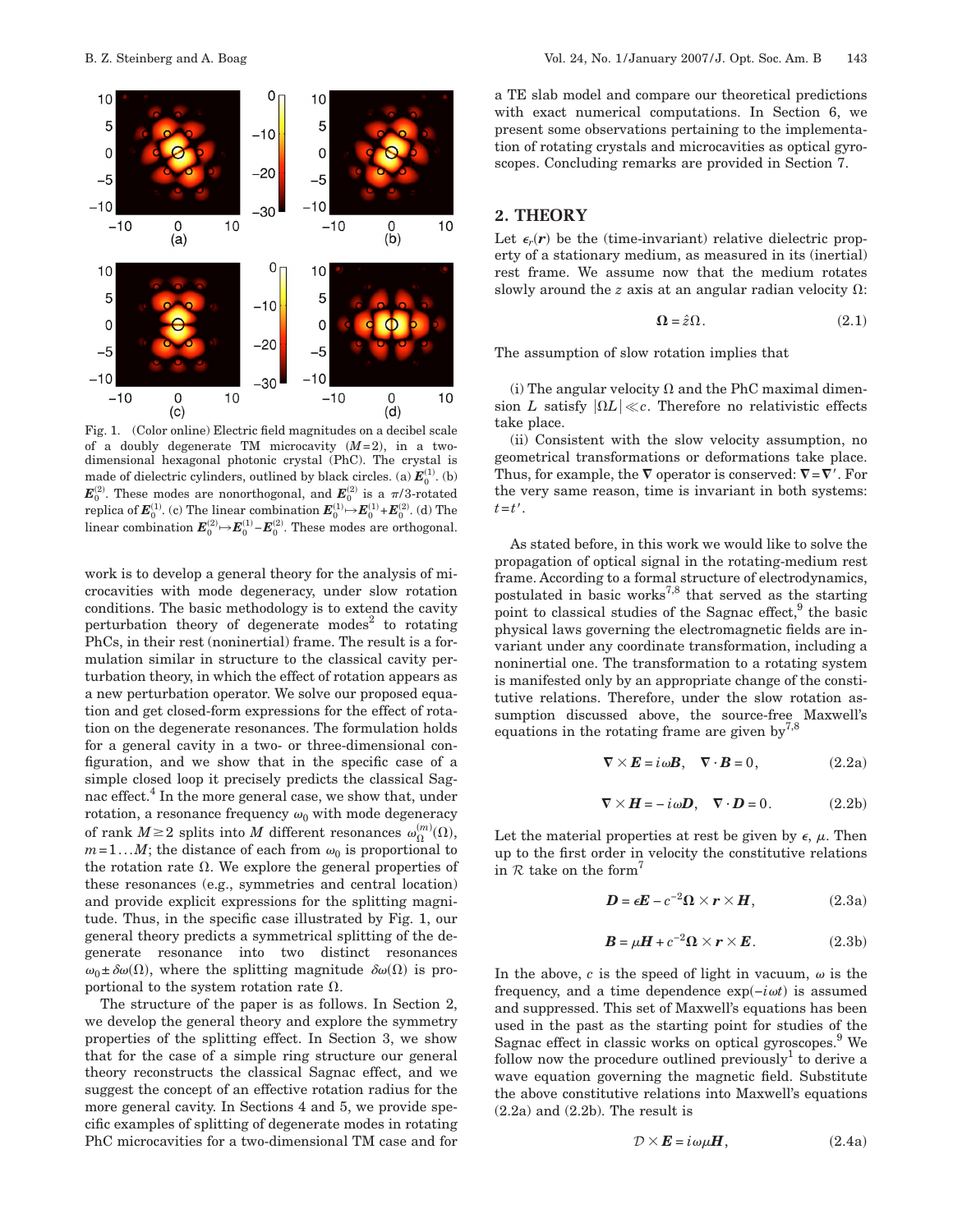$$
\mathcal{D} \times \mathbf{H} = -i\omega \epsilon \mathbf{E},\tag{2.4b}
$$

where  $D$  is the operator

$$
\mathcal{D} \equiv \nabla - ik \boldsymbol{\beta}(\boldsymbol{r}), \quad k = \omega/c, \quad \boldsymbol{\beta}(\boldsymbol{r}) = c^{-1} \boldsymbol{\Omega} \times \boldsymbol{r}. \tag{2.5}
$$

We follow now the standard procedure of deriving the wave equation for  $H$ , with  $D$  replacing  $\nabla$ . The resulting equation is  $\mathcal{D}\times(1/\epsilon_r)\mathcal{D}\times\mathbf{H} = k^2\mathbf{H}$ . Collecting terms that are first order only (with respect to the angular velocity) and rearranging, we end up with our proposed wave equation in the rotating-medium rest frame, governing the magnetic field  $\boldsymbol{H}_{\Omega}(r)^1$ :

$$
\Theta \mathbf{H}_{\Omega}(\mathbf{r}) = k^2 \mathbf{H}_{\Omega}(\mathbf{r}) + ik \mathbf{L}_{\Omega} \mathbf{H}_{\Omega}(\mathbf{r}).
$$
 (2.6)

Here,  $\Theta$  is the wave operator,

*m*-

$$
\Theta \equiv \nabla \times \frac{1}{\epsilon_r(\mathbf{r})} \nabla \times , \qquad (2.6a)
$$

and  $L_0$  is the rotation-induced operator,

$$
\mathbf{L}_{\Omega}\boldsymbol{H} = \boldsymbol{\nabla} \times \frac{\boldsymbol{\beta}(\boldsymbol{r})}{\epsilon_r(\boldsymbol{r})} \times \boldsymbol{H} + \frac{\boldsymbol{\beta}(\boldsymbol{r})}{\epsilon_r(\boldsymbol{r})} \times \boldsymbol{\nabla} \times \boldsymbol{H},\qquad(2.6b)
$$

where  $\beta(r)$  is defined in Eqs. (2.5). In the development of Eqs. (2.6) and (2.6b), only terms up to the first order in  $\beta$ were kept.<sup>1,7</sup> Note that, when no rotation takes place,  $L_0$ vanishes, and Eq. (2.6) reduces to the well-known stationary-medium wave equation.

Suppose now that we deal with a dielectric structure that contains a cavity. Suppose further that, at rest  $(\Omega)$ =0), this cavity resonates at frequency  $\omega_0$ , at which *M*-order mode degeneracy is supported. Denote the degenerate modes by  $\boldsymbol{H}_{0}^{(m)}(\boldsymbol{r}), m=1,2,...M$ . For these modes, Eq. (2.6) can be rewritten as

$$
\Theta \mathbf{H}_0^{(m)}(\mathbf{r}) = k_0^2 \mathbf{H}_0^{(m)}(\mathbf{r}), \quad k_0 = \omega_0/c, \quad m = 1, 2, ..., M.
$$
\n(2.7)

From the mathematical point of view, our goal now is to express the resonant frequency and resonant field under rotation  $(\omega, H_{\Omega})$  governed by Eq. (2.6), in terms of the resonant frequency and modes of the system at rest  $(\omega_0, \boldsymbol{H}_{0}^{(m)})$ . Toward this end, we define the inner product between two vector fields as the volume integration

$$
\langle \boldsymbol{F}, \boldsymbol{G} \rangle \equiv \int \boldsymbol{F} \cdot \bar{\boldsymbol{G}} d^3 \boldsymbol{r}, \tag{2.8}
$$

where the overline denotes the complex conjugate and  $\vec{F} \cdot \vec{G}$  is the standard scalar product between the two vectors  $\bf{F}$  and  $\bf{G}$ . Perform now an inner product of Eq.  $(2.7)$ with  $H_{\Omega}$ , and of Eq. (2.6) with each of the degenerate modes  $\boldsymbol{H}^{(m)}_0$ . The result is the following set of equations:

$$
\langle \Theta \mathbf{H}_{0}^{(m)}, \mathbf{H}_{\Omega} \rangle = k_{0}^{2} \langle \mathbf{H}_{0}^{(m)}, \mathbf{H}_{\Omega} \rangle,
$$
  

$$
\langle \Theta \mathbf{H}_{\Omega}, \mathbf{H}_{0}^{(m)} \rangle = k^{2} \langle \mathbf{H}_{\Omega}, \mathbf{H}_{0}^{(m)} \rangle
$$
  
+  $i k \langle \mathbf{L}_{\Omega} \mathbf{H}_{\Omega}, \mathbf{H}_{0}^{(m)} \rangle,$  (2.9)

which hold for  $m=1,\ldots,M$ . By subtracting from the second equation above the complex conjugate of the first one

and using the fact that  $\Theta$  is a self-adjoint operator, we obtain

$$
(k2 - k02)(\boldsymbol{H}_{\Omega}, \boldsymbol{H}_{0}^{(m)}) + ik\langle \mathbf{L}_{\Omega}\boldsymbol{H}_{\Omega}, \boldsymbol{H}_{0}^{(m)} \rangle = 0, \quad m = 1, 2, \dots M.
$$
\n(2.10)

It is well known that slow rotation may affect the phase accumulation rates and the resonant frequency, but its effect on the modes' shape is completely negligible.<sup>9</sup> Thus, we express  $H_0$  as a summation over the stationary modes:

$$
\boldsymbol{H}_{\Omega}(\boldsymbol{r}) = \sum_{n=1}^{M} a_n \boldsymbol{H}_{0}^{(n)}(\boldsymbol{r}).
$$
\n(2.11)

Substituting this back into Eq. (2.10), we obtain the matrix equation

$$
(k^{2} - k_{0}^{2}) \sum_{n=1}^{M} a_{n} A_{mn} = -ik \sum_{n=1}^{M} a_{n} \langle \mathbf{L}_{\Omega} \mathbf{H}_{0}^{(n)}, \mathbf{H}_{0}^{(m)} \rangle,
$$
  

$$
m = 1, 2, ..., M,
$$
 (2.12)

where

$$
A_{mn} = \langle \mathbf{H}_0^{(n)}, \mathbf{H}_0^{(m)} \rangle. \tag{2.12a}
$$

The inner-product terms in the right-hand side of Eq. (2.12) above incorporate the effect of rotation via the operator  $L_0$ . Similar expressions were obtained and simplified in a previous work on the subject.<sup>1</sup> Using the same procedure, with the slight generalization that here the modal fields  $\pmb{H}^{(n)}_0$  are not assumed to be real (see Appendix A for details), we obtain the following simplified expression:

$$
\langle \mathbf{L}_{\Omega} \mathbf{H}_{0}^{(n)}, \mathbf{H}_{0}^{(m)} \rangle = ic^{-1} \Omega \omega_{0} B_{mn}, \qquad (2.13)
$$

where

$$
B_{mn} = \epsilon_0 \langle \hat{\boldsymbol{z}} \times \boldsymbol{r}, \overline{\boldsymbol{H}}_0^{(n)} \times \boldsymbol{E}_0^{(m)} + \boldsymbol{H}_0^{(m)} \times \overline{\boldsymbol{E}}_0^{(n)} \rangle. \quad (2.13a)
$$

Define now **A** and **B** as square  $M \times M$  matrices with elements  $A_{mn}$  and  $B_{mn}$ , respectively. Since the degenerate modes  $\boldsymbol{H}^{(m)}_0$  are linearly independent, **A** is nonsingular, so its inverse  $\mathbf{A}^{-1}$  exists. Therefore Eq. (2.12) can be written as the eigenvalue problem

$$
\Omega \mathbf{A}^{-1} \mathbf{B} \mathbf{a} = \frac{\omega^2 - \omega_0^2}{\omega \omega_0} \mathbf{a}, \quad \mathbf{a} = \begin{pmatrix} a_1 \\ a_2 \\ \vdots \\ a_M \end{pmatrix}, \qquad (2.14a)
$$

where  $\boldsymbol{a}$  is a column vector with the elements  $a_n$ . It is clear that, at slow rotation, the splitting of  $\omega_0$  into different resonances  $\omega$  is small. Thus we write

$$
\omega = \omega_0 + \delta \omega, \tag{2.15a}
$$

 $\sqrt{1}$ 

and, up to first order in  $\delta \omega / \omega_0$ , we can approximate  $(\omega^2)$  $-\omega_0^2 \approx 2\omega_0 \delta \omega$ :

$$
\frac{\omega^2 - \omega_0^2}{\omega \omega_0} \approx 2 \frac{\delta \omega}{\omega_0}.
$$
 (2.15b)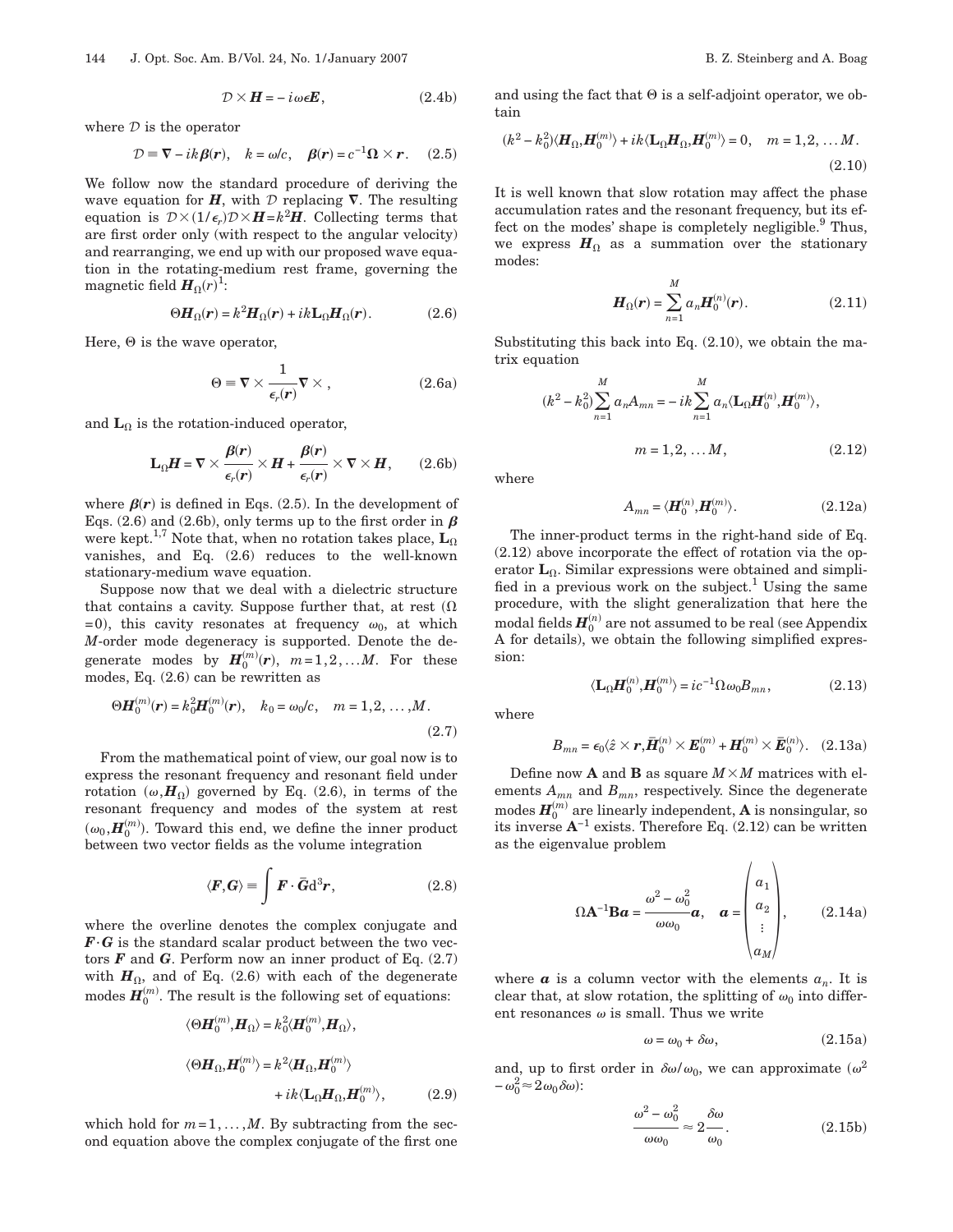The eigenvalue problem in Eq. (2.14a) can be rewritten as

$$
\mathbf{C}\boldsymbol{a} = \frac{\delta \omega}{\omega_0 \Omega} \boldsymbol{a}, \quad \mathbf{C} = (1/2)\mathbf{A}^{-1} \mathbf{B}. \tag{2.16}
$$

Generally, the matrix **C** possesses *M* distinct eigenvalues  $\Lambda_i$ ,  $j=1,...M$ . As we shall see in Subsection 2.B.1, these eigenvalues are real. Therefore the last equation yields the following *M* values of frequency splitting:

$$
\delta \omega_j(\Omega) = \Omega \omega_0 \Lambda_j, \quad j = 1, \dots, M. \tag{2.17}
$$

Furthermore, each eigenvalue  $\Lambda_i$  corresponds to an eigenvector  $\boldsymbol{a}^j$ , whose elements  $(\boldsymbol{a}^j)_n$ ,  $n=1,\ldots M$ , can be used in Eq. (2.11) to approximate the *j*th splitted mode of the rotating microcavity. Additional properties of the eigenvalue problem that will be useful in the analysis of Section 3 are described below.

#### **A. Symmetries, Realness of the Eigenvalues, and Interpretation of A−1B**

It is easily verified that the matrices **A** and **B** are selfadjoint; namely, they possess the symmetry properties

$$
A_{mn} = \overline{A}_{nm}, \quad B_{mn} = \overline{B}_{nm}, \tag{2.18a}
$$

and the diagonal elements of **B** are given by

$$
B_{mm} = -2\epsilon_0 \langle \hat{z} \times r, \text{Re } \mathbf{S}_0^{(m)} \rangle. \tag{2.18b}
$$

Here  $S_0^{(m)} = E_0^{(m)} \times \bar{H}_0^{(m)}$  is the Poynting vector of the cavity's *m*th mode.

Since the inverse of a self-adjoint operator is selfadjoint, it follows that  $A^{-1}$  is self-adjoint, too [see comment after Eq. (2.13a)]. A product of self-adjoint operators is a self-adjoint operator. Thus **A**−1**B** is self-adjoint and possesses pure real eigenvalues. This proves the realness of the  $\Lambda$ 's in Eq. (2.17).

It is instructive to examine more closely the integrand  $u_{mn}$  associated with the elements  $B_{mn}$ . In cylindrical coordinates, we have  $\hat{z} \times r = |r| \hat{\phi}$ . Then

$$
B_{mn} = \epsilon_0 \int_V u_{mn} \mathbf{d}^3 r
$$
  
=  $\epsilon_0 \int_V |\mathbf{r}| \hat{\phi} \cdot (\mathbf{H}_0^{(n)} \times \bar{\mathbf{E}}_0^{(m)} + \bar{\mathbf{H}}_0^{(m)} \times \mathbf{E}_0^{(n)}) \mathbf{d}^3 r.$  (2.18c)

Thus, up to a multiplicative factor, the operator  $\mathbf{A}^{-1}\mathbf{B}$  can be interpreted as an operator that extracts the effective radius of the power rotation (along  $\hat{\phi}$ ), carried mutually by the modes inside the cavity. This will be demonstrated in the following subsections.

Finally, we note that a great deal of simplification in the interpretation of the results and further physical insights are gained if one uses an orthogonal and real set  $\boldsymbol{H}^{(m)}_0$ . This is discussed in the following.

# **B.** Using Orthogonal and Real Set  $H_0^{(m)}$

The degenerate modes  $H_0^{(m)}$  satisfying Eq. (2.7) are linearly independent. Furthermore, since they all possess

the same eigenvalue  $k_0^2$ , any linear combination of degenerate modes is by itself *a* degenerate mode. It follows from the above arguments that, without loss of generality, we can always assume that the functions  $\boldsymbol{H}^{(m)}_0$ ,  $m$ =1,...,*M*, constitute an orthogonal set (i.e., we can apply the Gram– Schmidt procedure, if necessary). Therefore, we get

$$
\mathbf{A} = ||\mathbf{H}_0^{(1)}||^2 \mathbf{I},\tag{2.19}
$$

where **I** is the identity matrix. Note that, in principle, owing to normalization we can have **A**=**I**, but the generic  $\mathop{\rm term}\nolimits\|{\bm H}_{0}^{(1)}\|$  is kept in order to avoid confusion with physical units. In addition, since the operator in Eq.  $(2.7)$  is  $\text{self-adjoint, the eigenvalue } k_0^2 \text{ is real, and the corresponding eigenvalue.}$  $\mathbf{H}_{0}^{(m)}$  can always be normalized such that they constitute pure real functions (if a  $\text{generally}$  complex  $\boldsymbol{H}^{(m)}_0$  constitutes a mode, so does  $\mathbf{Re} \, \bm{H}_{0}^{(m)}$ .) Then  $\bm{E}_{0}^{(m)}$  must be pure imaginary  $\lbrack \nabla \! \times \! \bm{H}_{0}^{(m)} \rbrack$  $=-i\omega_0 \epsilon_0 \epsilon_r(\mathbf{r}) \mathbf{E}_0^{(m)}$ , making **B** pure imaginary with a vanishing diagonal [see Eqs. (2.13a) and (2.18b)]. Therefore **C** is of the form

$$
\mathbf{C} = \frac{1}{2\|\mathbf{H}_0^{(1)}\|^2} \begin{bmatrix} 0 & B_{12} & B_{13} & \cdots & B_{1M} \\ \bar{B}_{12} & 0 & B_{23} & \cdots & B_{2M} \\ \bar{B}_{13} & \bar{B}_{23} & 0 & \cdots & B_{3M} \\ \vdots & & & & \\ \bar{B}_{1M} & \bar{B}_{2M} & \cdots & 0 \end{bmatrix} = i\Gamma,
$$
\n(2.20)

where  $\Gamma$  is a real skew-symmetric matrix<sup>10</sup> (a real matrix whose elements satisfy  $\gamma_{mn} = -\gamma_{nm}$  and  $\gamma_{nn} = 0$ ). Real M  $\times M$  skew-symmetric matrices satisfy the following interesting properties, listed together with their important implications for our problem:

(i) If *M* is even, the eigenvalues are pure imaginary and always come in symmetric pairs around the origin:  $\pm i\Lambda$ . Hence  $\Lambda$ , the eigenvalues of  $C$ , are real and symmetric around the origin. This means that the degenerate modes always undergo a symmetrical split of their resonance frequency.

(ii) If  $M$  is odd, the rule above still applies, except that there is an additional eigenvalue at the origin:  $\Lambda = 0$ . Hence, a degenerate mode whose resonant frequency does not change under rotation exists if the system possesses odd-order degeneracy.

The above results may offer the following physical interpretation. The rotating system possesses *M* modal solutions  $\boldsymbol{H}_{\Omega}(\boldsymbol{r})$  that are obtained eventually by the summation in Eq. (2.11), where the summation coefficients are nothing but the elements of the eigenvectors *a* of the rotation operator [see Eqs. (2.16)]. Generally, this summation yields new modes  $H_0$  that rotate around the cavity center and correspond effectively to azimuthal propagation within the cavity. The new modes that corotate (counterrotate) with  $\Omega$  undergo a downward (upward) shift in their resonant frequency and correspond to the negative (positive) eigenvalues  $\Lambda$ . Furthermore, owing to the symmetry of the matrices involved, to every clockwise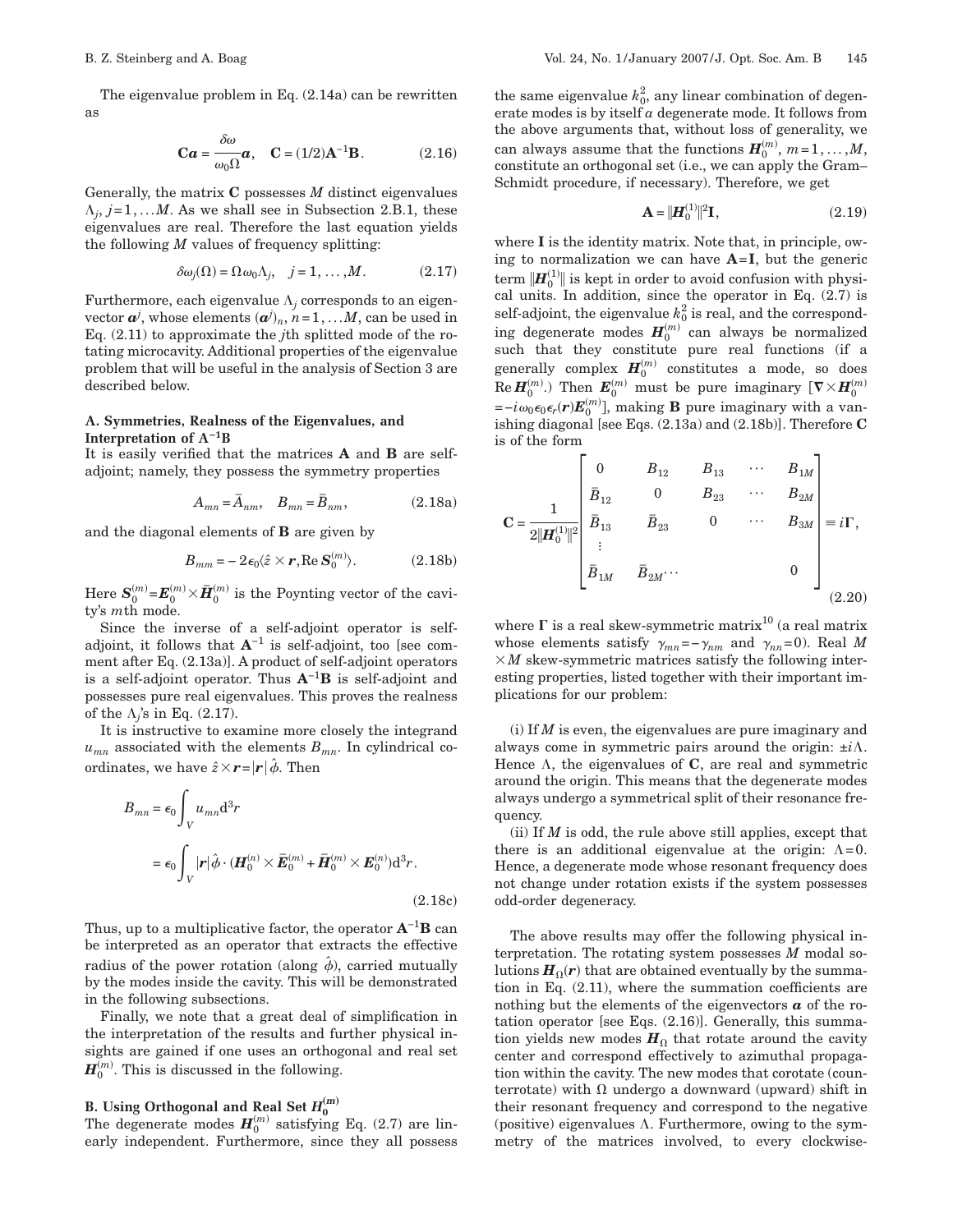rotating new mode  $H_{\Omega}$  there corresponds a counterclockwise-rotating new mode with an identical field structure. Hence the symmetrical frequency splitting results. However, if *M* is odd, there exists one additional mode corresponding to radial propagation (i.e., from the cavity center outward toward the cavity walls and back to the center). Such propagation is not affected by rotation (up to first order in  $\Omega$ ), hence the zero eigenvalue of the rotation operator. Clearly, a conventional cavity (no mode degeneracy) is a special case that corresponds to  $M=1$ and up to first order in  $\Omega$  is not affected by rotation.

Another example of an odd-order degeneracy can be provided by a cavity in a three-dimensional crystal. If  $\Omega$  $=\hat{z}\Omega$ , then a zero-eigenvalue mode corresponds to a field oscillating along the *z* axis and possessing azimuthal symmetry in the  $(x, y)$  plane.

**Comment**. How general are the results discussed above? It should be emphasized that the only assumption made is the use of the orthogonal and real set for  $H_0^{(m)}$ . However, since generally degenerate modes are linearly independent, the passage from any arbitrary set of *m* degenerate modes of the system to a real and orthogonal set is nothing but a change of basis. Such transformation does not affect the spectral properties of the matrices involved. Therefore the conclusions discussed above, especially those pertaining to the location of eigenvalues and their interpretations, are of general validity and are not restricted to a specific set of degenerate modes.

#### **C. Case of** *M***=2**

The properties of the eigenvalues  $\Lambda_j$  and the corresponding eigenvectors  $a^j$  are seen most transparently for the case of the second-order degeneracy. This case is often encountered in PhC (see, for example, Figs. 1(c), 1(d), and 6). Here the degenerate orthogonal modes  $\boldsymbol{H}^{1,2}_0(\boldsymbol{r})$  can be viewed as two dipoles with an angle of  $\pi/2$  between their polarizations.

With respect to the eigenvalues of Eq. (2.20) above for *M*=2, it can be shown by a straightforward algebraic calculation that

$$
\Lambda_{1,2} = \pm \frac{|B_{12}|}{2||\mathbf{H}_0^{(1)}||^2},\tag{2.21}
$$

and the corresponding eigenvectors  $a^{(1,2)}$  satisfy

$$
(\mathbf{a}^{(1,2)})\mathbf{1} = \mp i(\mathbf{a}^{(1,2)})_2,\tag{2.22}
$$

where  $(a^j)_n$  is the *n*th element of the *j*th. eigenvector. This result is physically illuminating. It shows that the modal fields  $H_0$  of the rotating system are obtained by a superposition of  $H_0^{(1)}(r)$  and  $H_0^{(2)}(r)$  with a phase difference of  $\pm \pi/2$ . This superposition yields a rotating mode; the two modes of the rotating system rotate clockwise and counterclockwise, and each possesses a shift of its resonance (i.e., splitting) according to a generalized Sagnac effect. This result is consistent with the physical interpretation as discussed in Subsection 2.B.

# **3. CLASSICAL SAGNAC EFFECT AND EFFECTIVE ROTATION RADIUS**

The theory developed in the previous sections holds for a general cavity that supports degenerate modes. It therefore should hold also for the simplest and most familiar example: the ring resonator. For large rings (rings of ra $d$ ius  $R$  large compared with the wavelength), the classical Sagnac effect formula predicts the frequency splitting  $\omega^{(1,2)} = \omega_0 \pm \omega_0 R/(nc)$ . We show that our theory reconstructs this classical expression.

For a large ring, the electric and magnetic fields of the degenerate modes are most easily presented as clockwise and counterclockwise propagating local plane waves of the following form:

$$
\boldsymbol{E}_0^{(1,2)} = \hat{z} \,\eta H_0 \exp(\pm ik_0 nR\,\phi),\tag{3.1a}
$$

$$
\mathbf{H}_0^{(1,2)} = \pm \hat{\rho} H_0 \exp(\pm ik_0 nR\phi), \tag{3.1b}
$$

where  $n = \sqrt{\epsilon_r}$  and  $\eta = \sqrt{\mu_0/\epsilon_0 \epsilon_r}$ . At this point it should be noted that one can transform these fields into their realorthonormal counterparts as discussed in Subsection 2.B. The result is two standing waves expressed as cosine and sine functions. However, as emphasized before, the final results are independent of the specific form of the modal set. Thus, for the present simple example we prefer to keep the complex form. For a ring of width small compared with its radius  $R$ , we can now approximate  $B_{11}$  by

$$
B_{11} \approx \epsilon_0 R(\hat{\phi}, -\hat{\phi}\bar{H}_0 E_0 - \hat{\phi}H_0 \bar{E}_0) = -2\epsilon_0 R ||\mathbf{H}_0||^2 \eta.
$$
\n(3.2)

Likewise,  $B_{22} = 2\epsilon_0 R ||\mathbf{H}_0||^2 \eta$ ,  $B_{12} = B_{21} = 0$ , and  $\mathbf{A} = I ||\mathbf{H}_0||^2$ . This yields

$$
\mathbf{C} = \frac{R}{nc} \begin{bmatrix} -1 & 0 \\ 0 & 1 \end{bmatrix},
$$
 (3.3)

for which  $\Lambda_{1,2} = \pm R/(nc)$ . Thus

$$
\delta\omega_{12} = \omega_0 \Omega \Lambda_{12} = \pm \omega_0 \Omega R / (nc), \qquad (3.4)
$$

that is, as predicted, the classical Sagnac effect.<sup>4</sup>

**Comment: The effective radius.** The last result offers the concept of an effective radius of rotation for the most general case of degenerate modes. The effective rotation radius of the *i*th mode, possessing the eigenvalue  $\Lambda_i$ , is given by

$$
R_i^{\text{eff}} = |\Lambda_i| nc. \tag{3.5}
$$

As we show in Section 4, this expression indeed yields the radius of annular domain in the cavity that contributes the most to the frequency splitting and is consistent with the interpretation discussed in connection with Eq. (2.18c).

# **4. EXAMPLE OF A ROTATING PHOTONIC CRYSTAL**

The first structure under consideration is shown in Fig. 2. It is a two-dimensional crystal consisting of 91 dielectric cylinders of radius 0.6  $\mu$ m and  $\epsilon_r$ =8.41, with a hexagonal lattice with a lattice constant of  $a = 4 \mu m$ . For the TM po-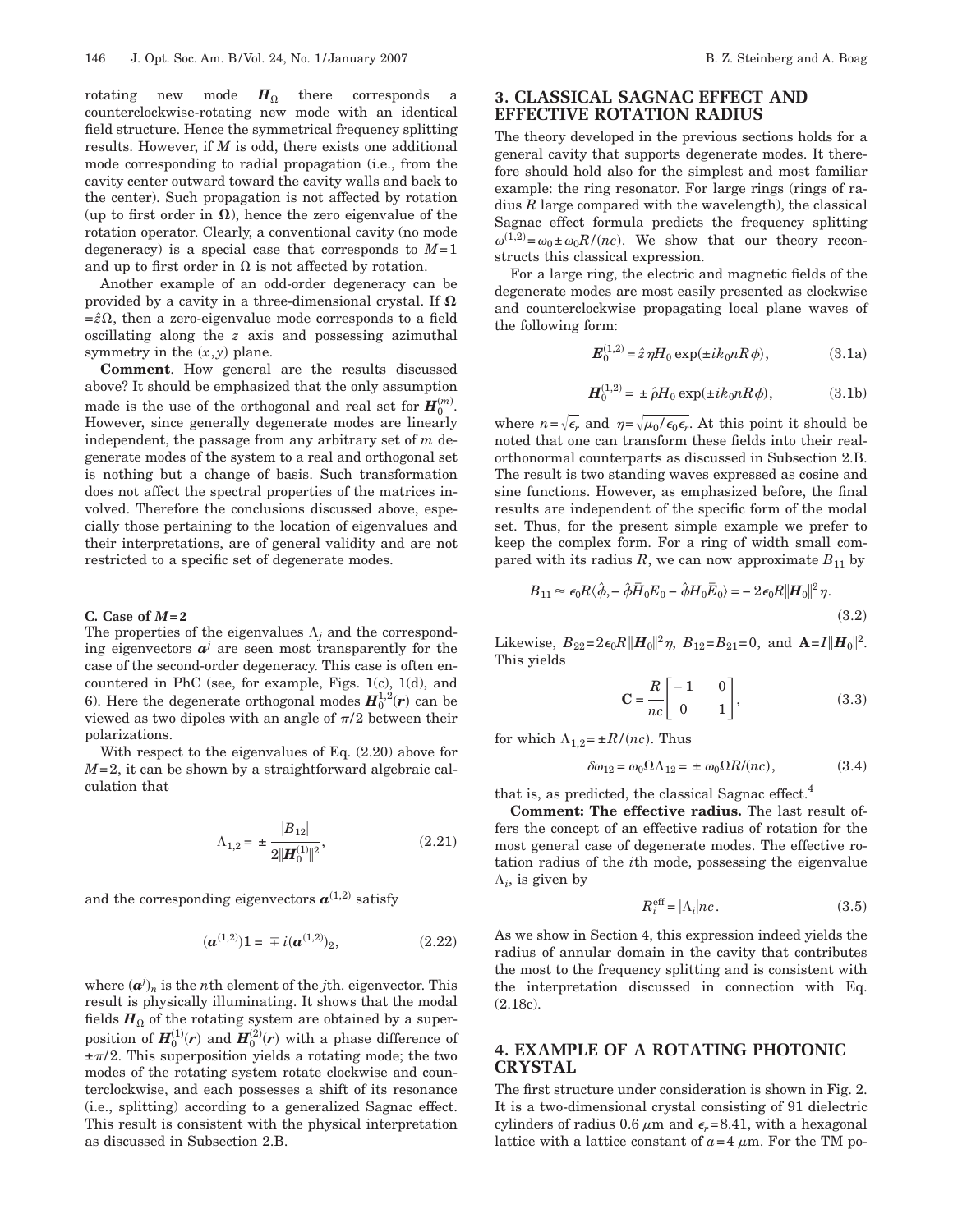

due to rotation.

larization, this structure possesses a bandgap covering the range between 7.5 and 10.5  $\mu$ m. A microcavity with degeneracy rank *M*=2 (i.e., supporting two degenerate modes) at a resonant wavelength of  $\lambda_0=2\pi c/\omega_0$  $=8.79941 \mu m$  is created at the center by increasing the radius of the central cylinder to  $1.1 \mu m$ . The degenerate modes' electric field magnitude is shown in Fig. 1.

Below we demonstrate the effect of rotation on the structure. We first calculate the mode splitting due to rotation by using the theory developed here and then compare the results with those obtained by full numerical simulation of the rotating crystal.

#### **A. Theoretical Prediction**

The degenerate modal fields of the stationary structure,  $\bm{E}^{(1,2)}_0, \bm{H}^{(1,2)}_0$  shown in Fig. 1, were obtained numerically by our exciting the structure under study (Fig. 2) with incident plane waves of wavelength  $\lambda_0=2\pi c/\omega_0=8.79941~\mu m$ and solving for the fields using a method-of-moments<sup>11</sup>based approach—the multifilament algorithm.12,13 Owing to the strong isolation of the microcavity, obtained by the surrounding crystal, the fields within the cavity and in its close neighborhood constitute a good approximation of the true modal fields of the structure. These numerically obtained stationary-system fields were substituted into the theoretical expressions in Eqs. (2.12a) and (2.13a) in order to compute the matrices **A** and **B**, and then the eigenvalues  $\Lambda_{1,2}$  were calculated. The result is  $\omega_0\Lambda_{1,2}$ =±0.229, and Fig. 3 shows the corresponding resonance splitting, obtained by our substituting this result into Eq. (2.17) (solid lines).

According to Eq. (3.5), the effective rotation radius of the microcavity in the present example is  $0.93 \mu m$ . It is instructive to check this number against a plot of the integrand of  $B_{12}$  and  $B_{21}$  in the *x*,*y* plane [see discussion af-Fig. 3. Splitting of the degenerate cavity resonance frequency  $\text{ter Eq. (2.18c)}$ . The integrands  $u_{12}$  and  $u_{21}$  are shown in



Fig. 4. (Color online) The integrand in Eq. (2.18c) used to compute the elements of *B*. The mode functions shown in Figs. 1(c) and 1(d) are used.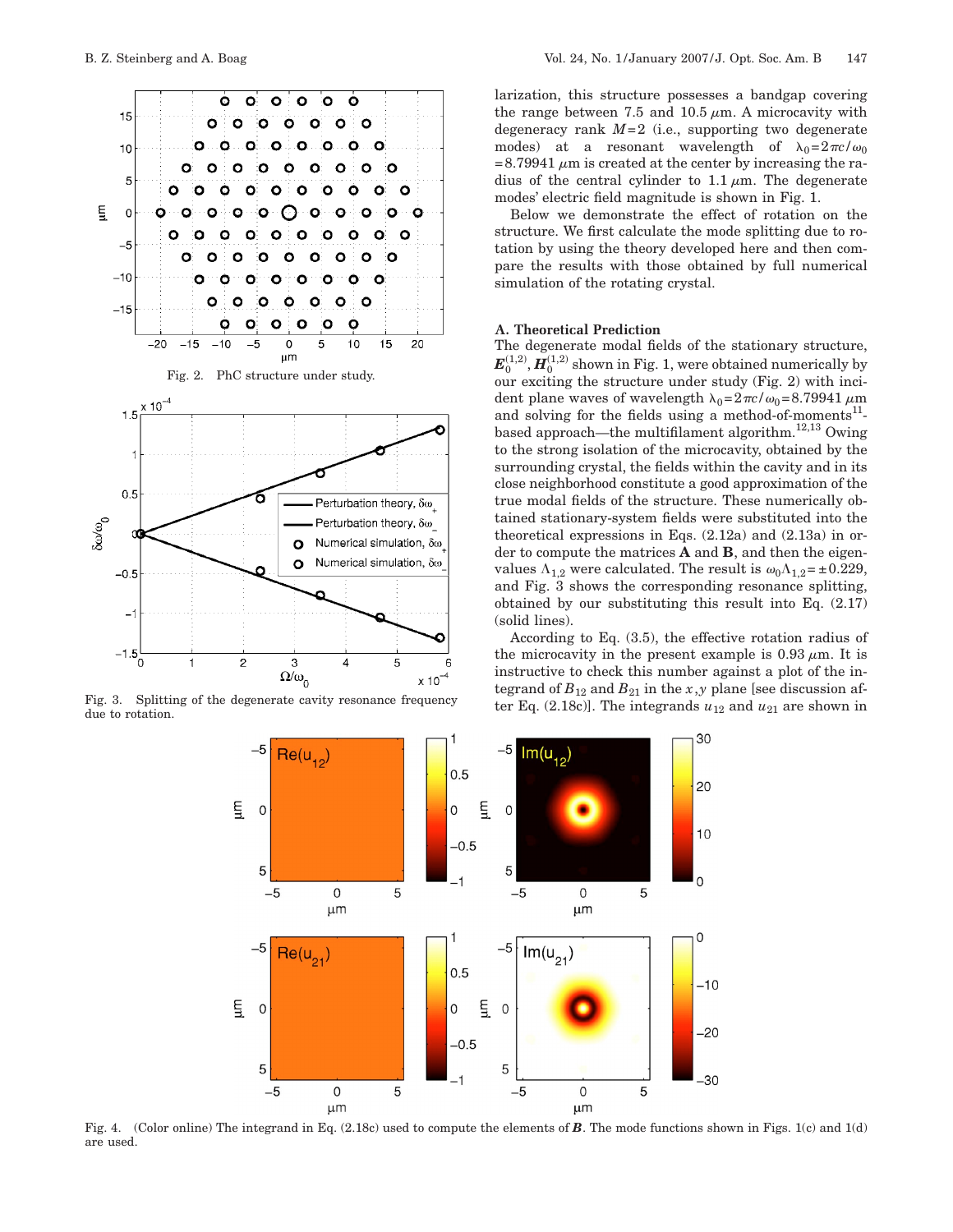Fig. 4. As predicted, these functions are pure imaginary and are essentially concentrated along a circular path whose radius is about  $1 \mu m$ . This value is consistent with the effective radius calculation using Eq. (3.5).

#### **B. Full Numerical Simulation of the Rotating System**

#### *1. Algorithm Considerations*

Our system consists of a high-*Q* resonator. Thus, direct time-domain approaches such as the finite-difference time domain may suffer from slow convergence and enhanced numerical dispersion effects. We note that, at the rest frame of the rotating system, the optical signal possesses a pure time-harmonic nature. Thus, a good candidate for a numerical computation of the entire scenario is a moment-method-based time-harmonic algorithm.<sup>11</sup> A vital ingredient of any such algorithm is the Green's function  $G(\mathbf{r}, \mathbf{r}')$  of an appropriately defined background medium, describing the field at *r* due to a unit point source at *r*. For scattering from a stationary structure, the background is most conveniently defined as a homogeneous medium, and the corresponding *G* is well known. For analysis of scattering from a rotating structure, as seen in the rotating-medium rest frame, the background-problem Green's function  $G^{\Omega}(\mathbf{r}, \mathbf{r}')$  is the field in a rotating homogeneous medium in which both the source point at r' and the observer at *r* rotate together with the medium at an angular velocity  $\hat{z}\Omega$ . For two-dimensional problems,  $G\Omega(r,r')$  has been studied in detail in a recent work.<sup>3</sup> It can be expressed in cylindrical coordinates as

$$
G^{\Omega} = I \frac{i}{4} \sum_{m=-\infty}^{\infty} J_m(k_0 n \gamma_m \rho_<) H_m^{(1)}(k_0 n \gamma_m \rho_>) \exp[i m (\theta - \theta^1)]
$$
  

$$
\approx I \frac{i}{4} H_0^{(1)} \exp\left[i \frac{\Omega}{\omega} k_0^2 (yx' - xy')\right],
$$
 (4.1)

where  $I = i\omega\mu$  or  $I = i\omega\epsilon$  for TM or TE polarization,  $H_m^{(1)}$  is the *m*th-order Hankel function of the first kind,  $J_m$  is the  $m$ th-order Bessel function,  $\gamma_m = [1 + 2m\Omega/(\omega n^2)]^{1/2}$ , and  $\rho_>, \rho_< = \max, \min(\rho, \rho').$  With this at hand, well-tested legacy codes dealing traditionally with stationary scatterers can be extended to hold also for rotating scatterers (at their rest frame), simply by one's replacing the stationary-medium Green's function by  $G^{\Omega}$  and at no additional cost of algorithm complexity or programming. [It is easily verified that in two-dimensional geometries rotation does not affect boundary conditions at the dielectric interface<sup>3</sup>; this can be seen directly from the divergencefree conditions in Eqs. (2.2a) and (2.2b) by one's applying to it the fact that the structure is invariant along the rotation axis  $\hat{z}$ .] With this approach, we have extended the multifilament method (used, for example, in Ref. 2 and references therein) to apply to rotating crystals as well.

#### *2. Numerical Results*

We used the rotating-medium algorithm to simulate the entire structure of Fig. 2 under rotation. The system was excited by an incident plane wave, and the field intensity inside the cavity as a function of the excitation wavelength has been computed for various values of  $\Omega$ . The rotation frequency has been extremely exaggerated in order to resolve the resonance splitting at a reasonable numeri-

cal effort; we choose  $\Omega/\omega_0$  of the order of  $10^{-5}$ . The results are shown in Fig. 5. At rest  $(\Omega/\omega_0=0)$ , the intensity graph peaks exactly at the resonance wavelength  $\lambda_0$  $=8.79941 \mu m$ . Note that the resonance relative bandwidth  $(\Delta \lambda / \lambda_0)$  is about 10<sup>-4</sup>. This relatively low-*Q* resonance  $(Q \approx 10^4)$  is mainly due to the finite size of the crystal and to numerical inaccuracy. Thus, in simulating the rotating crystal, one has to choose rotation speeds sufficiently large to yield resonance splitting larger than *Q*−1  $=\Delta\lambda/\lambda_0$  (in relative terms) in order to resolve the effect numerically (see discussion regarding the practical implications of this issue in Section 6). This is the main reason for choosing high rotation speeds. As can be seen from the graph, as  $\Omega$  increases, two peaks can be identified, each of which corresponds to a distinct resonance. The distance of each of these peaks from the resonance of the stationary system—the splitting due to rotation—has been extracted and is displayed in Fig. 3 as a function of the normalized rotation rate  $\Omega/\omega_0$  (circles). The figure also displays the splitting as predicted by the analytical results (solid line). As can be seen, there is a good agreement between the results.

# **5. MODEL FOR ROTATING SLAB PHOTONIC CRYSTAL MICROCAVITY**

The second structure under consideration is the slab photonic crystal (PhC) microcavity discussed in several previous works<sup>5,6</sup> and operating at the 1.55  $\mu$ m range. An optically thin slab made of InGaAsP  $(\epsilon_r=3.4$  at vacuum wavelength  $\lambda_v$ =1.55  $\mu$ m), with a thickness of half material wavelength, supports a fundamental TE mode whose effective index is approximately 2.64. To create a realistic PhC, the slab is patterned by a two-dimensional hexagonal array of air holes, and a microcavity is created by filling up one of the air holes with the slab material (removing a hole). It has been shown<sup>5</sup> that, for the range of frequencies that correspond to the fundamental TE mode of the slab, this structure can be modeled quite accurately by using a much simpler ideal two-dimensional model. The simplified model consists of an ideal two-dimensional crystal with the same air-hole geometry as that of the



Fig. 5. Intensity of the field inside the rotating cavity versus excitation wavelength, for various values of the angular velocity  $\Omega$ .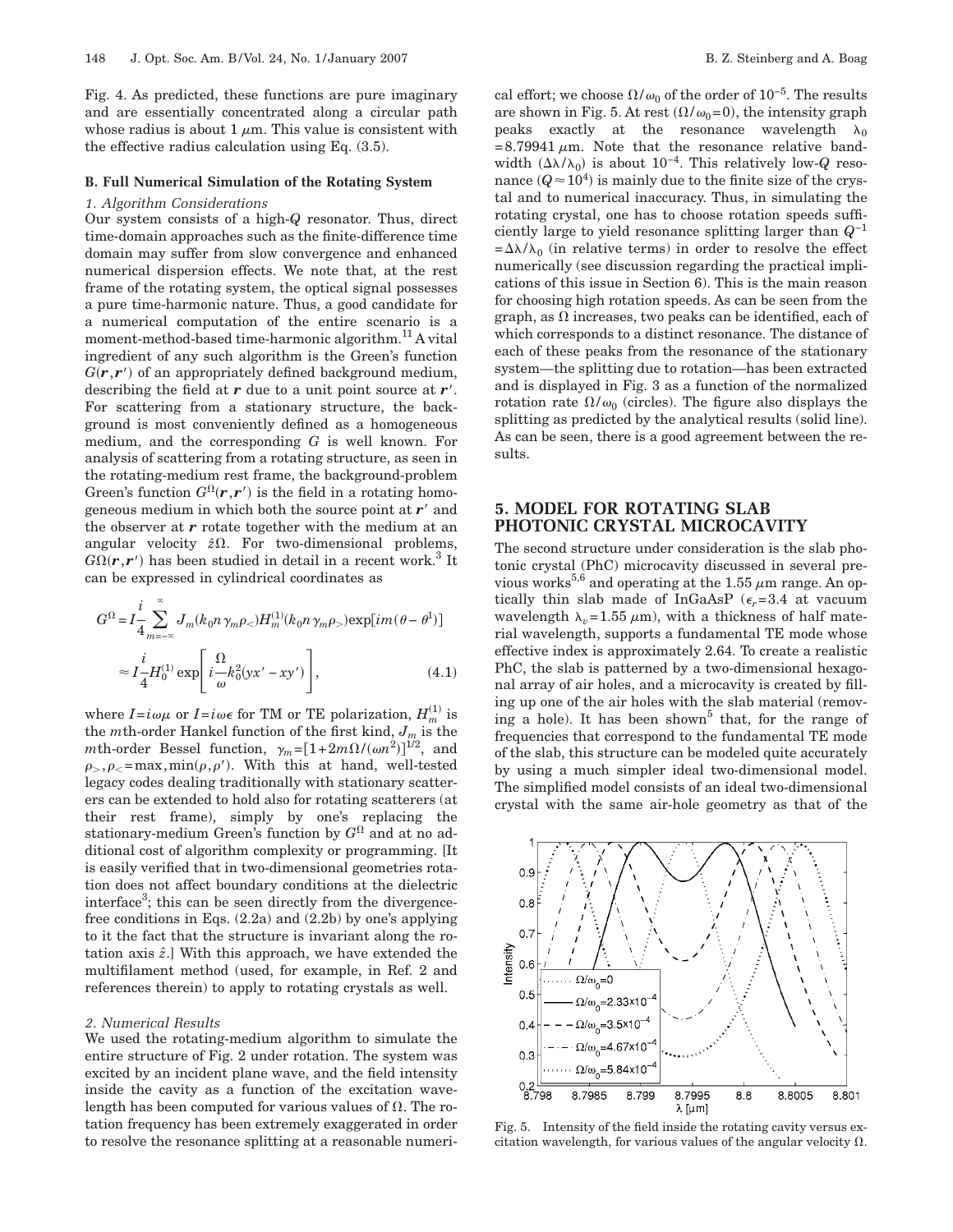slab, embedded in a background medium possessing the effective property;  $\epsilon_r = 2.64$ . Thus, we consider a hexagonal lattice of air holes of radius  $0.14 \mu m$  and a lattice constant of 0.475  $\mu$ m, in a material with  $\epsilon_r$ =2.64. A microcavity is created by filling in one of the air holes by the background material. For TE polarization, this cavity resonates at  $\lambda_0$ =1.5548  $\mu$ m, supporting two degenerate modes (see Ref. 5 for details and for the modes' shapes).

We have repeated the computations detailed in Section 4 for the present structure. The results are summarized in Fig. 6. The stationary-system modal fields  ${\bm E}_{0}^{(1,2)},$   ${\bm H}_{0}^{(1,2)}$ were computed numerically, and then the eigenvalues  $\Lambda_{1,2}$  were calculated using the formulation in Section 2. The result is  $\omega_0 \Lambda_{1,2} = \pm 0.0522$ , and Fig. 6 shows the corresponding resonance splitting, obtained by substituting this result into Eq. (2.17) (solid lines). Next, full numerical simulations of the rotating system, as discussed in Subsection 4.B, were performed with extremely exaggerated rotation speeds for easy numerical extraction of the resonance splitting (*Q* here is about 50 times smaller than that of the example in Subsection 4.B—see discussion in Subsection 4.B.2). A computation similar to the one shown in Fig. 5 but for the TE slab model was performed, and the extracted maxima are shown in Fig. 6 by circles.

# **6. IMPLEMENTATION CONSIDERATIONS**

The aim of the present work is to carry out a detailed theoretical study of the rotation-induced splitting of mode degeneracy in microcavities with sizes of the order of one wavelength. It is clear that its implementation to practical optical gyroscopes constitutes a research subject by itself. Nevertheless, the present study can provide some observations.

First, it is important to recognize that, in general, the lack of uniformity or stability of any gyroscope's environmental conditions is an important factor that eventually limits its resolution. Therefore, it is clear that miniaturization is potentially advantageous; hence the motivation to minimize the gyroscope dimensions. In this respect, note that the geometry of the second example (discussed



Fig. 6. Splitting of the degenerate cavity resonance frequency due to rotation, for the slab PhC (TE polarization).

in Section 5) is almost an order of magnitude smaller in diameter than that of the first example (Section 4). However, its sensitivity to rotation, as implied by the magnitude of the eigenvalues  $\Lambda_{1,2}$ , is smaller only by a factor of  $4 \left( \omega_0/\Lambda \right) = 0.229$  and 0.0522 in the first and second examples, respectively). This observation suggests that, in principle, structure optimization can be invoked to obtain best performance in terms of sensitivity or dimensions.

The second point pertains to the detectability of the frequency splitting. It is clear that a frequency splitting that is smaller than the stationary-system bandwidth (where the latter scales as  $Q^{-1}$ ) may be extremely difficult to detect and to measure. In such cases, the corresponding cavity excitation curve cannot be separated into two distinct resonance peaks. Let  $\Delta\omega$  be the cavity resonance bandwidth. Then a rough estimate of the smallest detectable rotation rate  $\Omega_{\text{min}}$  is given by [see Eq. (2.17)]

$$
\Omega_{\min} = \frac{\Delta \omega}{\omega_0 \max_j \Lambda_j} \approx \frac{1}{Q \max_j \Lambda_j},
$$
\n(6.1)

where in the second equality we used  $\Delta \omega / \omega_0 \approx Q^{-1}$ , which holds for passive resonators. Thus, for practical designs, one should employ extremely high-*Q* microcavities; values of  $Q \approx 10^4$  may suffice for a principle theoretical demonstration (as done in this work), but they certainly fall short of what is needed for a practical implementation. However, intensive research efforts carried on currently by many groups are aimed toward increasing the *Q* of microcavities.<sup>5,6,14,15</sup> Recently,<sup>15</sup> PhC microcavities with quality factors of the order of 106 were fabricated, and theoretical estimations indicating that values of *Q* exceeding  $2 \times 10^7$  are possible were reported. In a different configuration, microcavities of the toroid structure with  $Q=10^8$  were fabricated.<sup>16</sup> These resonators support mode degeneracy and resonant splitting under rotation just as well and are amenable to the same study carried out here. Furthermore, all these achievements have been accomplished for passive microcavities. It is well known that the presence of gain material and lasing may further increase the quality factor (or decrease bandwidth) by several orders of magnitude. Thus, while certainly not an easy task, it is anticipated that the *Q* factors (or bandwidth) required for practical gyroscope implementations will eventually be achieved.

Finally, we note that the work in Ref. 1 studied theoretically the effect of rotation on a closed-loop CCW, known also as a coupled-resonator optical waveguide (CROW). It has been shown theoretically that a compact optical gyroscope can be designed on the basis of that scheme. This work<sup>1</sup> assumes that the microcavities constituting the waveguide do not support mode degeneracy. New studies, however, show that the presence of mode degeneracy can be exploited to enhance the device sensitivity<sup>17–19</sup>; it has been shown that CROWs consisting of microcavities with mode degeneracy can exhibit exponential-type sensitivity to rotation.<sup>18,19</sup> A pivotal ingredient in these new devices is the rotation-induced splitting reported here. This subject is currently under further investigations.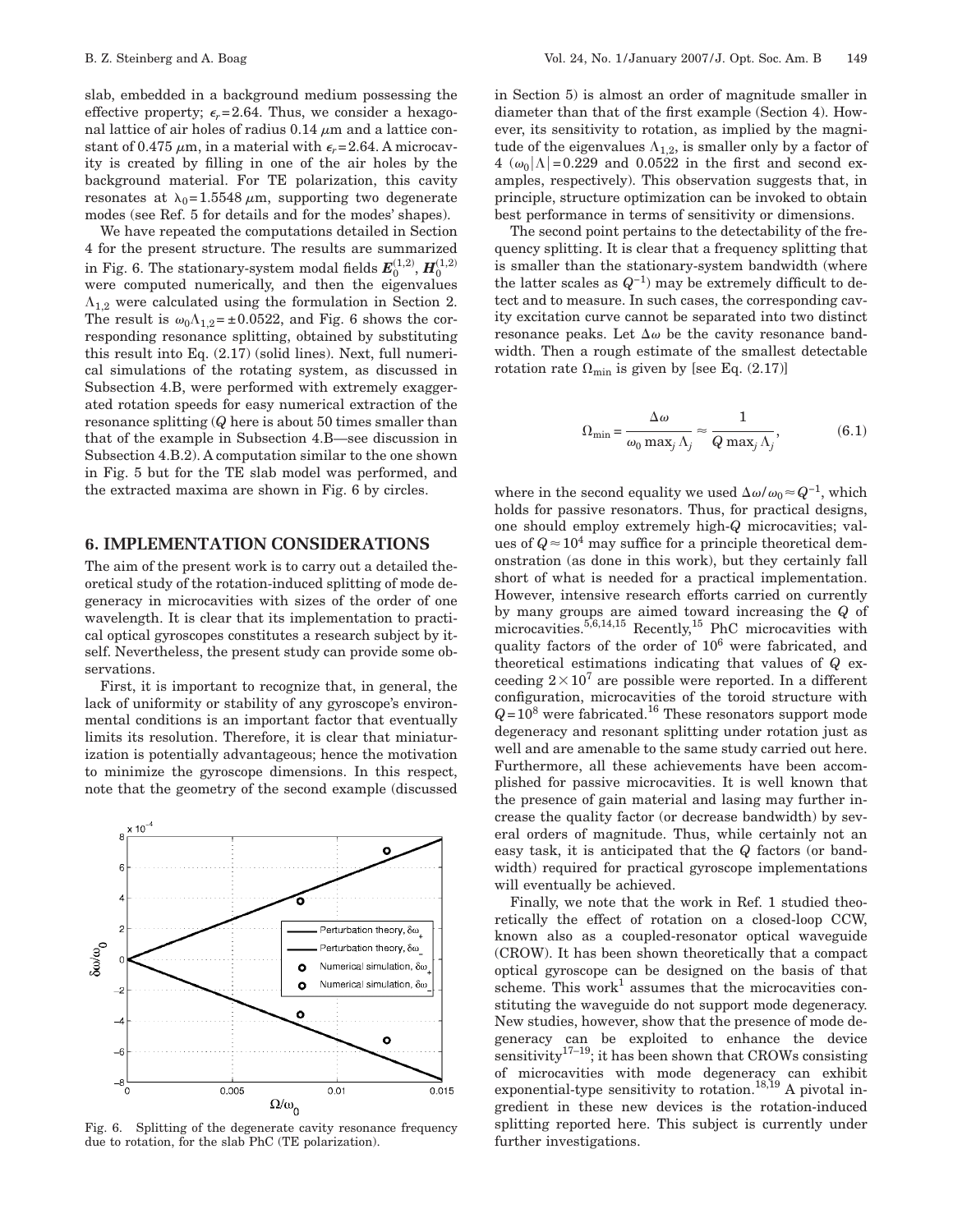#### **7. CONCLUSION**

A theory for slowly rotating microcavities that support mode degeneracy has been developed. It was shown that rotation induces splitting of the (stationary system) degenerate resonance frequency  $\omega_0$  to several frequencies, and a detailed theoretical study of this splitting effect has been carried out. The proposed theory recovers the classical Sagnac effect for the specific case of the large ring resonator. Furthermore, it provides a systematic framework for cases in which where the classical expressions of the Sagnac effect cannot be directly applied. In the most general case, *M*th-order degeneracy undergoes splitting into *M* different resonances, symmetrically distributed around  $\omega_0$ . The magnitude of the frequency splitting is linearly dependent on the rotation speed  $\Omega$ , with proportionality factors given by the eigenvalues of the proposed rotation operator. The theory has been tested on specific examples of rotating photonic crystals' microcavities, and the splitting effect has been demonstrated. Implications to practical optical gyroscopes were discussed.

# **APPENDIX A: THE** *Bmn* **COEFFICIENTS**

We have the following identities [use  $(\nabla \times \mathbf{A}) \cdot \mathbf{B} = \nabla \cdot (\mathbf{A})$  $\times$  *B*)+*A*· $(\nabla \times B)$  and *A*· $(B \times C) = (A \times B) \cdot C$ :

$$
\left(\nabla \times \frac{\boldsymbol{\beta}}{\epsilon_r} \times \boldsymbol{H}_0^{(n)}\right) \cdot \boldsymbol{\bar{H}}_0^{(m)} = \nabla \cdot \left[\left(\frac{\boldsymbol{\beta}}{\epsilon_r} \times \boldsymbol{H}_0^{(n)}\right) \times \boldsymbol{\bar{H}}_0^{(m)}\right] + \left(\frac{\boldsymbol{\beta}}{\epsilon_r} \times \boldsymbol{H}_0^{(n)}\right) \cdot (\nabla \times \boldsymbol{\bar{H}}_0^{(m)}),
$$
\n(A1a)

$$
\left(\frac{\boldsymbol{\beta}}{\epsilon_r}\times\boldsymbol{\nabla}\times\boldsymbol{H}_0^{(n)}\right)\cdot\boldsymbol{H}_0^{(m)}=-\left(\frac{\boldsymbol{\beta}}{\epsilon_r}\times\bar{\boldsymbol{H}}_0^{(m)}\right)\cdot(\boldsymbol{\nabla}\times\boldsymbol{H}_0^{(n)}).
$$
\n(A1b)

The inner products in Eq. (2.12) are nothing but volume integrations (over arbitrarily large volume *V*) of the terms above. Using the Gauss theorem, we get for the contribution of the first term on the right-hand side of Eq. (A1a)

$$
\int_{V} \mathbf{v} \cdot \left[ \left( \frac{\boldsymbol{\beta}}{\epsilon_{r}} \times \boldsymbol{H}_{0}^{(n)} \right) \times \bar{\boldsymbol{H}}_{0}^{(m)} \right] d^{3}x
$$
\n
$$
= \oint_{S=\partial V} \left[ \left( \frac{\boldsymbol{\beta}}{\epsilon_{r}} \times \boldsymbol{H}_{0}^{(n)} \right) \times \bar{\boldsymbol{H}}_{0}^{(m)} \right] \cdot ds \to 0. \tag{A2}
$$

This is because the flux through the surface  $S = \partial V$  vanishes as  $V$  becomes large (the functions  $\boldsymbol{H}^{(n)}_0$  are exponentially decreasing). Therefore, the inner product terms eventually comprise

$$
\langle \mathbf{L}_{\Omega} \boldsymbol{H}_{0}^{(n)}, \boldsymbol{H}_{0}^{(m)} \rangle = \left\langle \frac{\boldsymbol{\beta}}{\epsilon_{r}} \times \boldsymbol{H}_{0}^{(n)}, \nabla \times \boldsymbol{H}_{0}^{(m)} \right\rangle - \left\langle \nabla \times \boldsymbol{H}_{0}^{(n)}, \frac{\boldsymbol{\beta}}{\epsilon_{r}} \times \boldsymbol{H}_{0}^{(m)} \right\rangle. \tag{A3}
$$

Using again  $(A \times B) \cdot C = A \cdot (B \times C)$ ,

$$
\langle \mathbf{L}_{\Omega} \boldsymbol{H}_{0}^{(n)}, \boldsymbol{H}_{0}^{(m)} \rangle = \left\langle \frac{\boldsymbol{\beta}}{\epsilon_{r}}, \bar{\boldsymbol{H}}_{0}^{(n)} \times \nabla \times \boldsymbol{H}_{0}^{(m)} \right\rangle - \left\langle \frac{\boldsymbol{\beta}}{\epsilon_{r}}, \boldsymbol{H}_{0}^{(m)} \times \nabla \times \bar{\boldsymbol{H}}_{0}^{(n)} \right\rangle. \tag{A4}
$$

Since  $\beta = \beta(r) = \Omega \times r/c$  and  $\Omega = \Omega \hat{z}$ , the above result yields

$$
\langle \mathbf{L}_{\Omega} \boldsymbol{H}_{0}^{(n)}, \boldsymbol{H}_{0}(m) \rangle
$$
  
=  $c^{-1} \Omega \left\langle \frac{\hat{z} \times \boldsymbol{r}}{\epsilon_{r}}, \overline{\boldsymbol{H}}_{0}^{(n)} \times \nabla \times \boldsymbol{H}_{0}^{(m)} - \boldsymbol{H}_{0}^{(m)} \times \nabla \times \overline{\boldsymbol{H}}_{0}^{(n)} \right\rangle$ . (A5)

Finally, we use  $\nabla \times \bm{H}^{(m)}_0 = -i\,\omega_0\bm{\epsilon}_0\bm{\epsilon}_r(\bm{r})\bm{E}^{(m)}_0$  to obtain

$$
\langle \mathbf{L}_{\Omega} \mathbf{H}_{0}^{(n)}, \mathbf{H}_{0}^{(m)} \rangle = ic^{-1} \Omega \omega_{0} \epsilon_{0} \langle \hat{z} \times \mathbf{r}, \overline{\mathbf{H}}_{0}^{(n)} \times \mathbf{E}_{0}^{(m)} + \mathbf{H}_{0}^{(m)} \times \overline{\mathbf{E}}_{0}^{(n)} \rangle.
$$
\n(A6)

B. Z. Steinberg, the corresponding author, can be reached by e-mail at steinber@eng.tau.ac.il.

#### **REFERENCES**

- 1. B. Z. Steinberg, "Rotating photonic crystals: a medium for compact optical gyroscopes," Phys. Rev. E **71**, 056621 (2005).
- 2. B. Z. Steinberg, A. Boag, and R. Lisitsin, "Sensitivity analysis of narrowband photonic crystal filters and waveguides to structure variations and inaccuracy," J. Opt. Soc. Am. A **20**, 138–146 (2003).
- 3. B. Z. Steinberg, A. Shamir, and A. Boag, "Two-dimensional Green's function theory for the electrodynamics of a rotating medium," Phys. Rev. E **74**, 016608 (2006).
- 4. E. J. Post, "Sagnac effect," Rev. Mod. Phys. **39**, 475–493 (1967).
- 5. O. Painter, J. Vuckovic, and A. Scherer, "Defect modes of a two-dimensional photonic crystal in an optically thin dielectric slab," J. Opt. Soc. Am. B **16**, 275–285 (1999).
- 6. M. Loncar, M. Hochberg, A. Scherer, and Y. Qiu, "High quality factors and room-temperature lasing in a modified single-defect photonic crystal cavity," Opt. Lett. **29**, 721–723 (2004).
- 7. T. Shiozawa, "Phenomenological and electron-theoretical study of the electrodynamics of rotating systems," Proc. IEEE **61**, 1694–1702 (1973).
- 8. J. L. Anderson and J. W. Ryon, "Electromagnetic radiation in accelerated systems," Phys. Rev. **181**, 1765–1775 (1969).
- 9. H. J. Arditty and H. C. Lefevre, "Sagnac effect in fiber gyroscopes," Opt. Lett. **6**, 401–403 (1981).
- 10. P. Lancaster and M. Tismenetsky, *The Theory of Matrices*, 2nd ed. (Academic, 1985).
- 11. R. F. Harrington, *Field Computation by Moment Methods* (Krieger, 1982).
- 12. Y. Leviatan and A. Boag, "Analysis of electromagnetic scattering from dielectric cylinders using a multifilament current model," IEEE Trans. Antennas Propag. **35**, 1119–1127 (1987).
- 13. A. Boag, Y. Leviatan, and A. Boag, "Analysis of twodimensional electromagnetic scattering from a periodic grating of cylinders using a hybrid current model," Radio Sci. **23**, 612–624 (1988).
- 14. B. S. Song, S. Noda, and T. Asano, "Photonic devices based on in-plane hetero photonic crystals," Science **300**, 1537–1542 (2003).
- 15. B. S. Song, S. Noda, T. Asano, and Y. Akahane, "Ultra-high-*Q* photonic double-heterostructure nanocavity," Nat. Mater. **4**, 207–210 (2005).
- 16. D. K. Armani, T. J. Kippenberg, S. M. Spillane, and K. J.